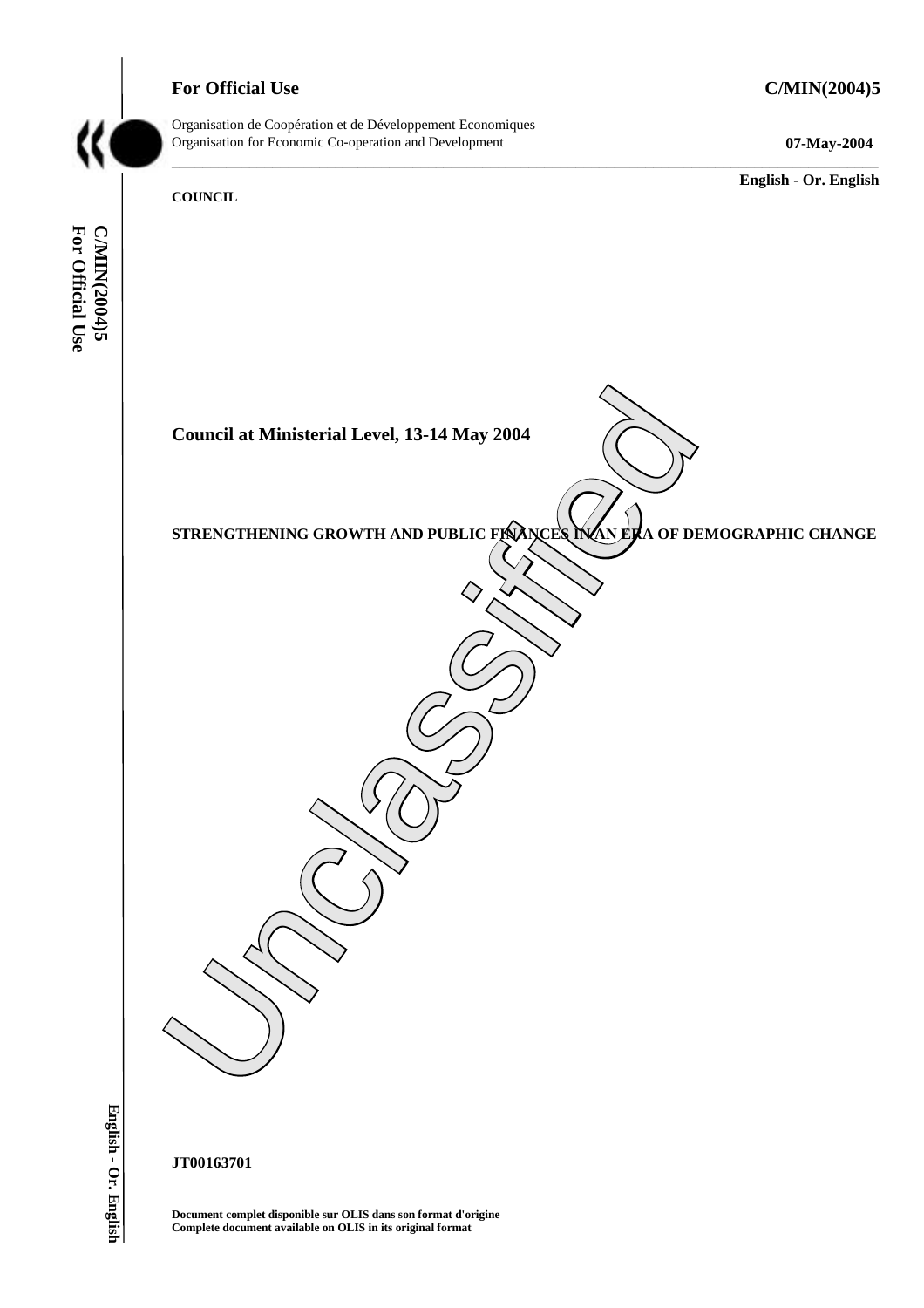$\overline{a}$ 

*Ageing will affect all OECD countries …*  1. Population ageing<sup>1</sup> is set to affect all OECD countries  $-$  albeit with variations in timing and intensity. Many non-OECD countries, not least China, will experience the same trend. Insofar as ageing reflects people living longer and healthier lives it is a very positive development. And, indeed, increasing longevity is the driving force behind ageing: since the middle of the  $19<sup>th</sup>$  century, life expectancy at birth has steadily risen at a pace of 2½ years per decade with no indication of slowing down. But ageing is compounded by recent developments: many countries experienced a boom in birth rates after World War II followed, particularly in European countries, by a collapse to below replacement levels. As a result of this development a very large population cohort is about to pass into retirement while cohorts that enter labour markets are relatively small. *… with negative impacts on growth and public budgets*  2. Ageing negatively affects the outlook for both growth and public finances. Under the assumption of no changes in the policies that affect labour force participation, but taking into account that successive cohorts of women will have higher participation rates in countries where these are currently low, labour supply in the average OECD country may increase by some 5 per cent over the period 2000-2025 but could then decline by some 9 per cent until  $2050$ <sup>2</sup> Overall dependency is set to rise everywhere as the number of people outside the labour force would outpace those within (Figure 1). The most severely afflicted economies would be those of transition countries, where labour force declines over the period 2025-2050 could be of the order of 30 per cent. On the demographic assumptions used, overall populations could decline in about half of OECD countries between 2025-2050. Nonetheless, outright declines in GDP seem unlikely<sup>3</sup> and, more importantly from a welfare perspective, GDP per capita can keep rising at sustained rates, provided appropriate policies are put in place to deal with the fiscal and economic consequences of ageing.

<sup>1. &</sup>quot;Ageing" in this note focuses in particular on the age structure of population and is typically used here to refer to changes in old-age dependency ratios.

<sup>2.</sup> Calculations are based on a combination of national, Eurostat and UN demographic projections. The impacts of recent policy changes and of cohort effects on female participation are modelled as described in J.-M. Burniaux, R Duval and F. Jaumotte, "Coping with Ageing: A Dynamic Approach to Quantify the Impact of Alternative Policy Options on Future Labour Supply in OECD Countries", *OECD Economics Department Working Papers*, No. 371, 2003.

<sup>3.</sup> Labour productivity growth as low as 1 per cent per year would be sufficient to avoid such an outcome.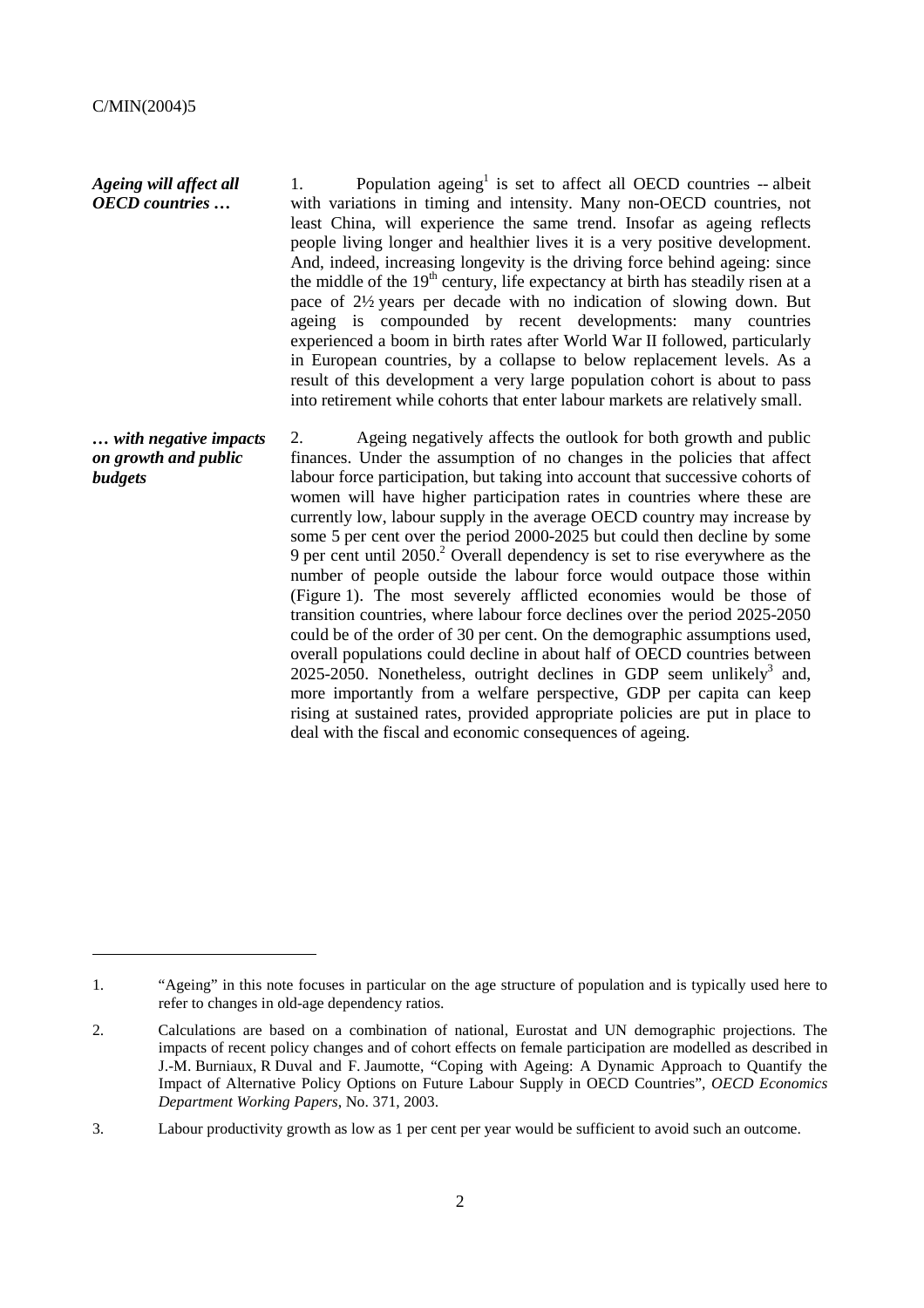

Figure 1. **Projected overall dependency ratios<sup>1</sup>**

1. Total inactive population relative to total labour force (15 years and over). OECD projections based on unchanged policies and a combination of national, Eurostat and UN demographic projections. Countries have been ranked from left to right based on the dependency rate in 2000. Source: J.-M. Burniaux, R. Duval and F. Jaumotte, "Coping with ageing: a dynamic approach to quantify the impact of alternative<br>policy options on future labour supply in OECD countries", OECD Economics Department Working P

*Resources have to flow from those at work to the old* 

 $\overline{a}$ 

3. The mechanisms for transferring resources from those at work to those without differ across countries. The role of intra-family transfers is significant in some countries and private pension schemes are important in a number of countries. But in most countries, particularly in Europe, public provision of old-age pensions as well as of other transfers and services to those outside the workforce plays a lead role. As a result, in the absence of (further) reform public expenditure under these headings can be expected to rise significantly. Projections coordinated by the OECD and made under fairly conservative assumptions concerning demographic change suggest that in the average OECD country, spending on old-age pensions, various transfers to retired people below pension age, and on health could increase by some 6-7 per cent as a share of GDP over the period to 2050 (Figure 2).4 Drastic tax increases necessary to pay for such expenditure hikes could make matters worse by reducing the incentives for market work and for saving.

*Technological progress is good for growth but less so for budgets …*  4. There are no easy options for dealing with ageing. Faster technological progress is sometimes seen as the answer and will certainly boost growth and income which is desirable. But it is not something that can be mandated. Governments will have to work on establishing the right policy framework to stimulate technological progress, recognising that while its links to R&D are well established, not least in the OECD Growth Study, the links from policy to R&D are complicated and run through multiple channels. But even if governments prove successful in boosting

<sup>4.</sup> See "Fiscal implications of ageing: projections of age-related spending" in OECD, *Economic Outlook,* 69, 2001.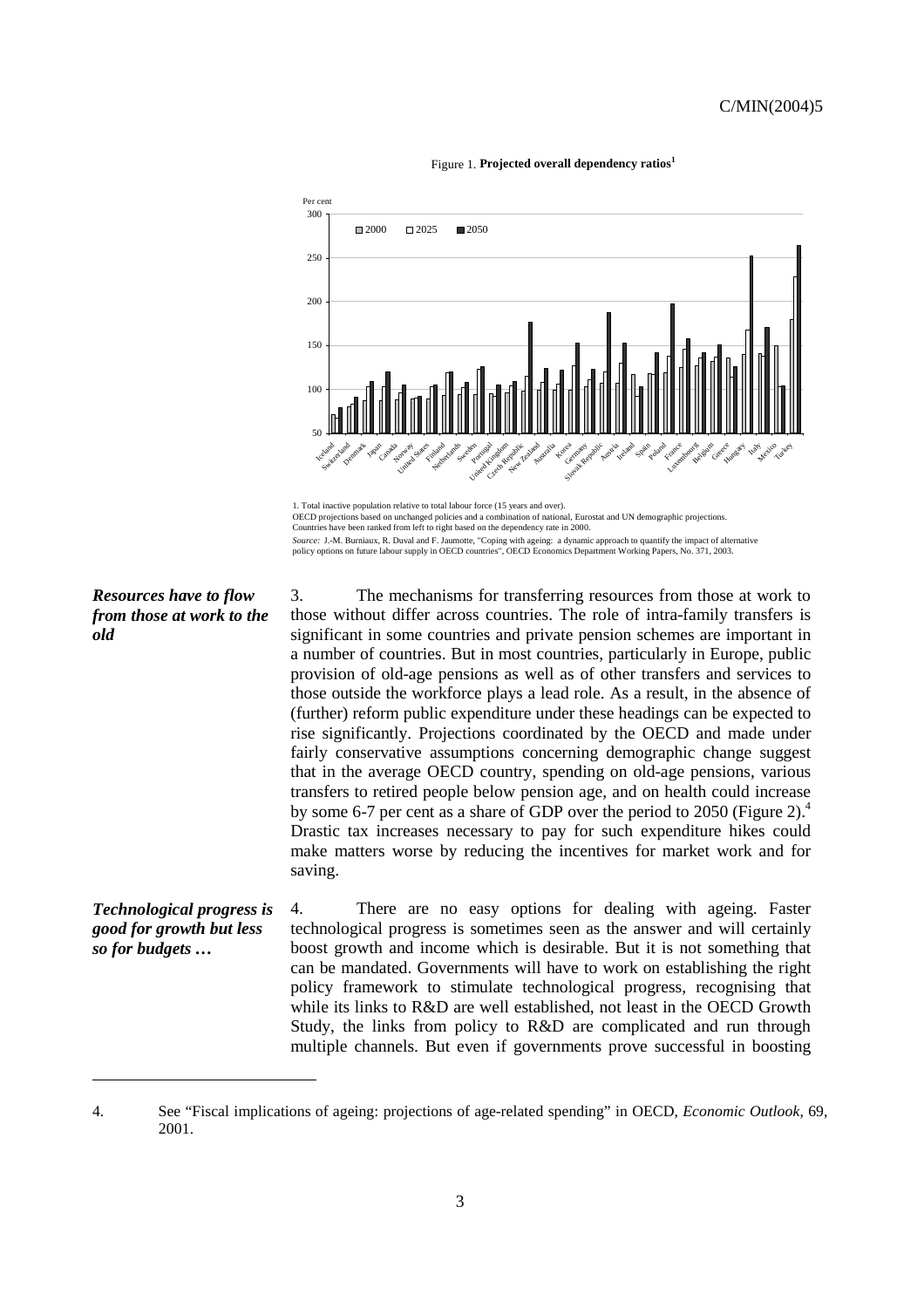technological progress, this may not solve the effect of ageing on public budgets. The gains from technological progress accrue through higher real wages and those who produce services for the old will share in those real wage gains. Moreover, pensions and transfers are usually linked, explicitly or implicitly, to standards of living.<sup>5</sup> Hence, the **share** of output and aggregate income that goes towards paying for the old is unlikely to be much affected. There will be some gains for public budgets, however. For example, if real interest rates on the public debt do not rise in line with higher productivity growth debt service will become cheaper.



Figure 2. **Projected effects of ageing on public spending, 2000-2050<sup>1</sup>**

1. The projections of public spending implications of ageing were undertaken in 2000-2001. A new set of projections is currently being planned in collaboration between Member governments, the European Commission and the OECD Secretariat. For Austria, France, Germany, Italy and<br>Spain projections concerning health care spending were not part of the original project same macroeconomic assumptions.

Countries have been ranked from left to right based on the projected expenditure increases in old-age pension and early retirement programmes. *Source:* T.-T. Dang, P, Antolin and H. Oxley, "Fiscal implications of ageing: projections of age-related spending", OECD Economics Department Working Papers, No 305, 2001.

## *… while immigration can provide at most temporary budget relief*

 $\overline{a}$ 

5. Immigration is also sometimes seen as an answer to population ageing. And, indeed, well educated young migrants without dependents who immediately enter the workforce of the host country are likely to provide a net positive contribution to public finances and growth. But in practice it is difficult to select immigrants so tightly. And tightly selected immigrants may seek re-unification with their families that may impose a larger burden on public spending. In any case, both they and their family eventually grow old and acquire rights to pensions and health services.<sup>6</sup> Furthermore, some countries with a compressed wage structure and generous social transfers find that low-skilled immigrants are hard to

<sup>5.</sup> The initial pension of a retiree is usually linked to wages but the pension may subsequently be indexed to prices or a weighted average of wages and prices. In this case, faster productivity and wage growth will reduce the ratio between the average pension being paid and the average wage and therefore to some extent reduce the share of pensions in GDP.

<sup>6.</sup> Even immigrants who return to their countries of origin acquire rights that they will exercise on the public finances of the host country.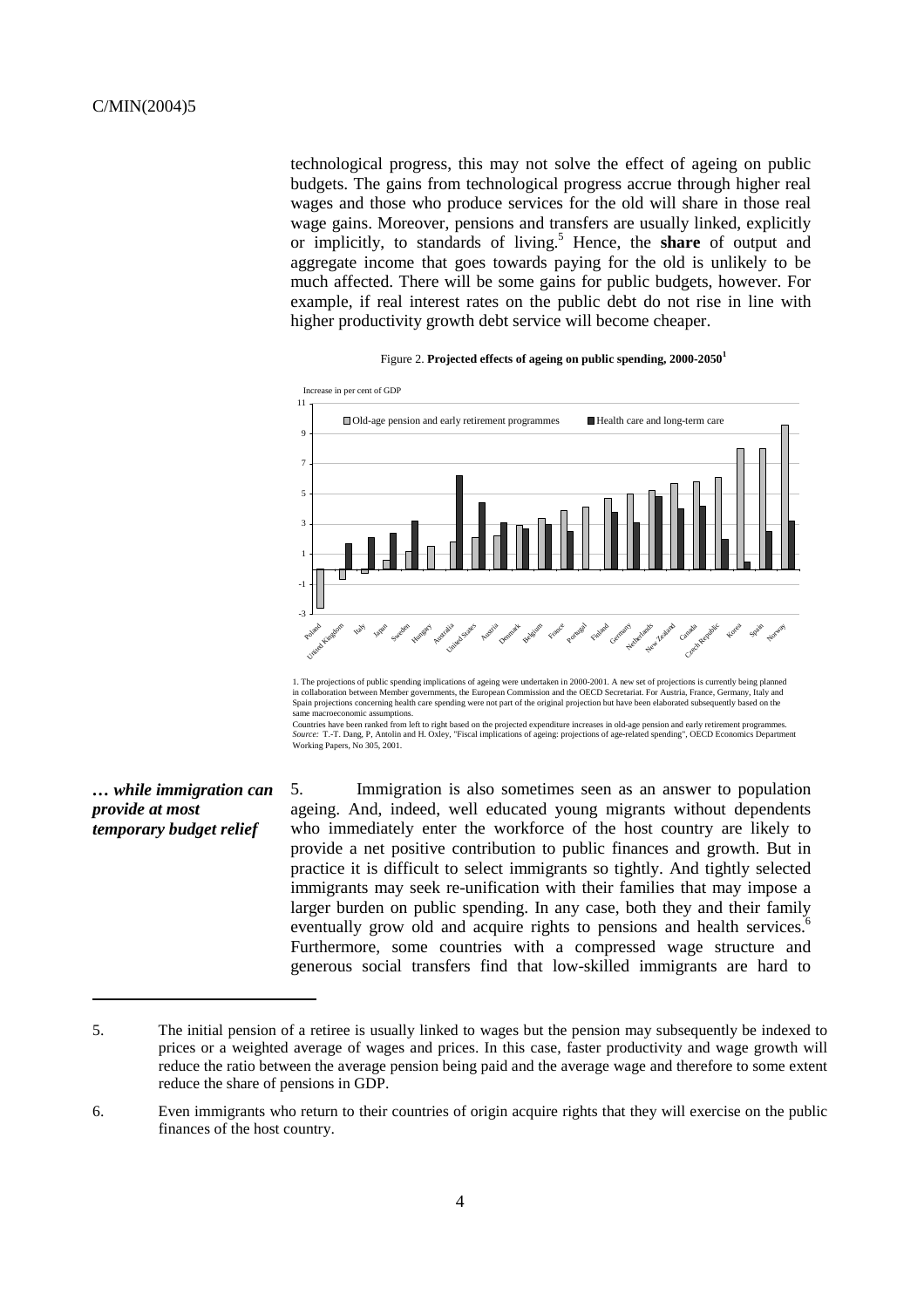integrate in the labour market and correspondingly costly to public budgets. For these reasons, immigration is unlikely to provide a long-term boost to public finances though there may be a temporary positive effect as long as immigrants are active in the labour market. But for such an effect to be significant, the policy framework would need to ensure that immigrants are well integrated and the scale of immigration would have to be substantial. Currently, net migration flows are fairly small in most OECD countries, with annual net inflows at around or above  $\frac{1}{2}$  per cent of the population on a sustained basis in only Canada and Australia while net outflows of that magnitude occur only in Mexico. While these considerations suggest that immigration could be at most part of the response to the public finance implications of ageing, it could still have substantial positive economic effects, as reflected in higher growth. These effects, however, are likely to accrue to a large extent to the immigrants themselves. Nonetheless, there may also be gains to the host country from increasing population diversity.

*Fertility is also not the answer and is difficult to influence …* 

6. An increased population of working age could also be the eventual result of higher fertility. However, the links between policy and fertility are very tenuous at best so higher fertility is not something that can be easily achieved through policy reform. Furthermore, a rise in the number of children could entail lower female labour force participation unless institutions are in place that allow the reconciliation of work and family obligations. And the short-run impact of higher fertility would of course be to raise, rather than to lower, the overall dependency ratio. In the long run, increased fertility would boost not just the young and working-age populations but also the number of older persons.

*… whereas debt reduction to prepare for ageing requires discipline*  7. A fourth approach to deal with the public budget implications of ageing is to run public sector surpluses so as to reduce public debt. The corresponding drop in debt interest payments will then create "space" in public budgets for higher age-related spending. Between the mid-1990s and 2000, government net lending in the OECD moved from a deficit corresponding to 4 per cent of GDP to broad balance and government debt began to decline (Figure 3). However, it is likely that only about half of the deficit decline was due to underlying improvements with the other half being cyclical or reflecting tax revenues associated with the asset-price bubble. Since then, the combination of economic downturn, the bursting of the asset-price bubble and fiscal expansion has led to a reversal of the previous improvement, with the OECD-wide government deficit back at around 4 per cent of GDP and debt expanding again. While a number of mostly smaller countries have been able to maintain budgetary stances consistent with a continued decline in debt, this has clearly not been the case in the six largest OECD economies. This experience, where many governments were unable or unwilling to sustain debt reductions to prepare for ageing, underlines the demands for policy discipline posed by such a strategy.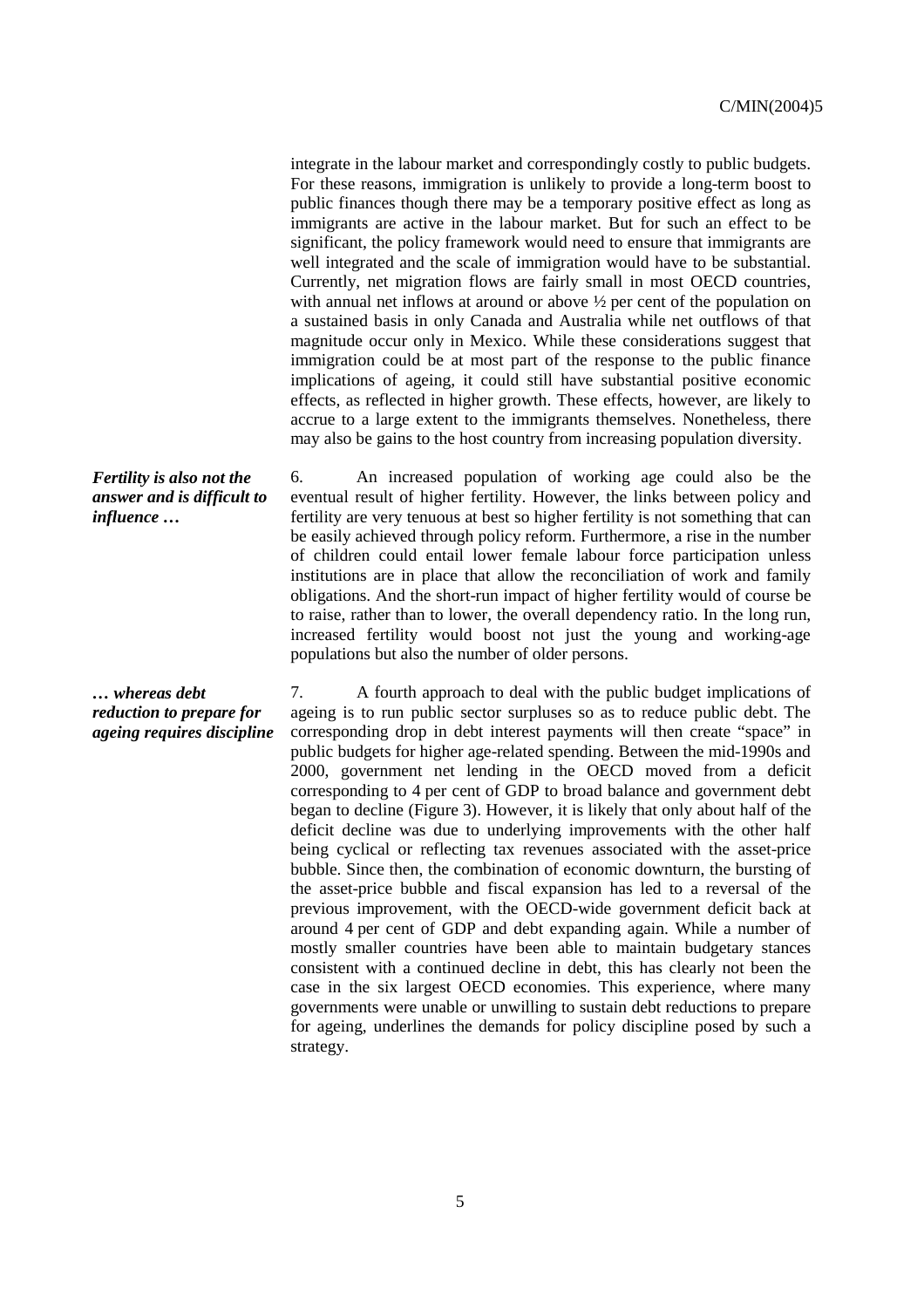

Figure 3. **General government budget balances**

Spain and the United Kingdom Countries have been ranked from left to right based on the budget balance in 2000. *Source:* OECD Economic Outlook, No. 75, 2004.

*People spend less of their lifetime at work* 

*Policy reform could make people retire* 

*later …* 

 $\overline{a}$ 

8. The necessary resource transfer from those at work to those no longer working obviously depends on the ages at which people enter the labour force and permanently retire. Over the past three to four decades, people have tended to enter the workforce at a higher age while retiring at an earlier age -- even if the trend towards ever earlier retirement appeared to come to a halt in the 1990s. The strength of these trends has differed across countries as has the increase in longevity, and people now spend widely different shares of their lifetimes in the labour force (Figure 4).<sup>7</sup> With increasing longevity and no change in retirement ages, the proportion of life spent working will continue to decline, pointing to the crucial role that changing retirement behaviour will have to play in adapting to ageing.

9. Average effective retirement ages differ significantly across countries, for males ranging from below 55 in Hungary and Turkey to above 65 in Japan, Iceland and Mexico. These large differences mainly reflect differences in the incentives that policy gives to people to stay in the labour force -- or to withdraw from it -- as they grow older. These incentives arise not only from public pension systems but also from the possibility of accessing early pathways into retirement through, for example, disability benefits, unemployment benefits or dedicated early retirement schemes. The financial incentives to retire can be summarised in a measure of the implicit tax in terms of foregone pensions and transfers that people pay on their income from working an additional year. Estimates

<sup>7.</sup> The figure abstracts from temporary periods out of the labour force such as, for example, in the context of child rearing and shows the average distribution of lifetime for those who at some stage are in the labour force, *i.e.* it does not take into account those people who have never entered the labour market. See Burniaux *et al.*, *op.cit.*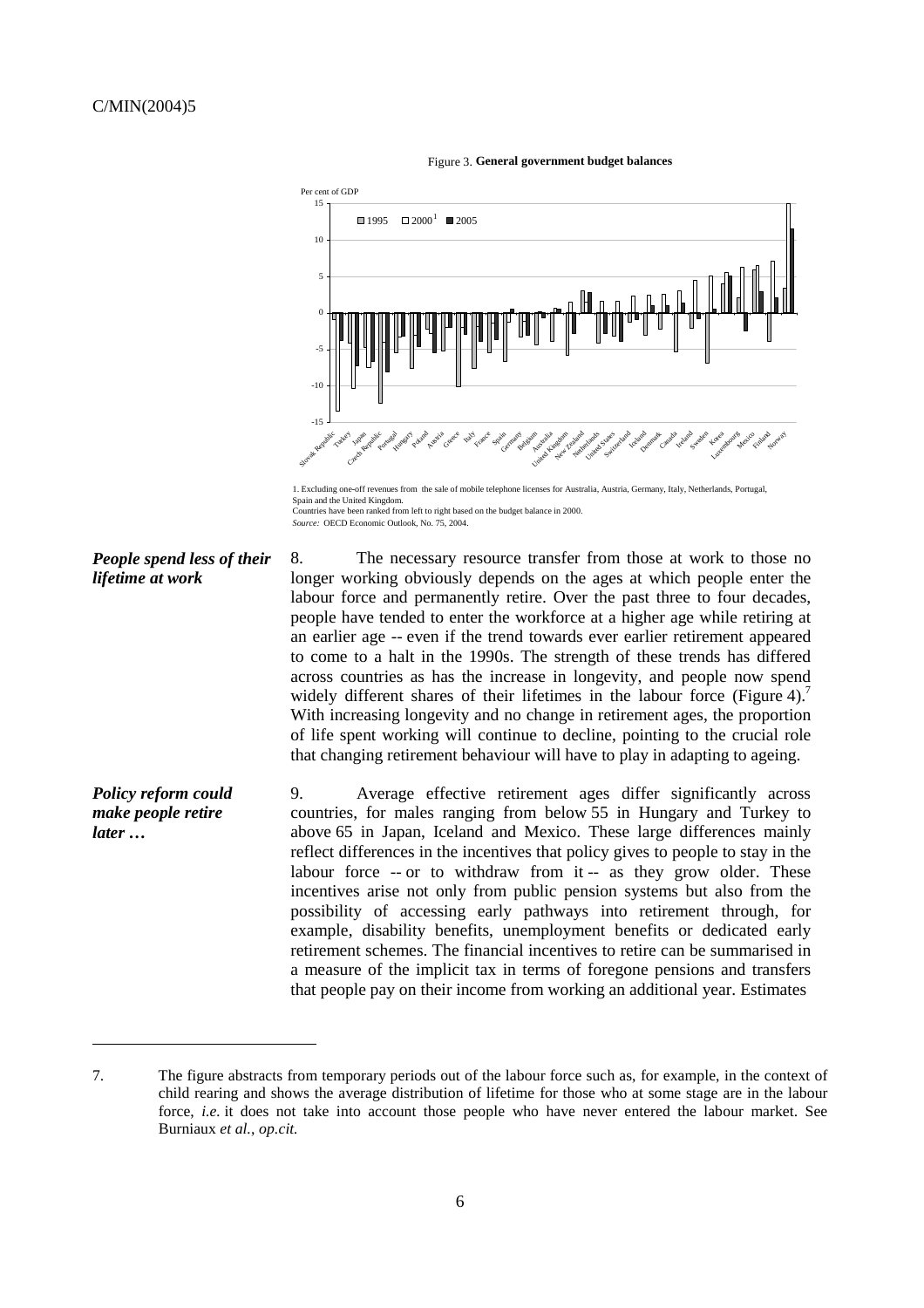|                      |                        | Men      |                       | Women                |                        |          |                       |
|----------------------|------------------------|----------|-----------------------|----------------------|------------------------|----------|-----------------------|
| Mexico               | 25.6                   | 72.7     |                       | Mexico               | 27.0                   | 62.1     | 10.9                  |
| Iceland              | 23.3                   | 66.0     | 10.7                  | Iceland              | 21.2                   | 58.0     | 20.8                  |
| New Zealand          | 23.0                   | 62.9     | 14.1                  | <b>United States</b> | 22.6                   | 57.0     | 20.4                  |
| <b>United States</b> | 24.0                   | 62.2     | 13.8                  | Ireland              | 25.8                   | 56.6     | 17.6                  |
| Portugal             | 27.4                   | 60.9     | 11.7                  | Norway               | 23.2                   | 55.2     | 216                   |
| Ireland              | 25.7                   | 60.5     | 13.8                  | Korea                | 27.7                   | 55.0     | 17.3                  |
| Norway               | 23.9                   | 60.1     | 16.1                  | Portugal             | 25.7                   | 54.3     | 20.0                  |
| Switzerland          | 24.0                   | 59.7     | 16.3                  | Switzerland          | 22.6                   | 53.9     | 23.5                  |
| United Kingdom       | 22.7                   | 58.7     | 18.6                  | Netherlands          | 21.9                   | 53.1     | 24.9                  |
| Denmark              | 23.6                   | 58.3     | 18.1                  | Australia            | 21.7                   | 53.0     | 25.3                  |
| Canada               | 23.8                   | 58.1     | 18.1                  | United Kingdom       | 23.1                   | 52.6     | 24.3                  |
| Turkey               | 26.9                   | 58.1     | 14.9                  | Canada               | 22.8                   | 52.3     | 24.8                  |
| Netherlands          | 23.3                   | 57.6     | 19.2                  | Denmark              | 24.1                   | 515      | 24.4                  |
| Korea                | 30.7                   | 57.5     | 11.8                  | Sweden               | 24.0                   | 51.1     | 24.9                  |
| Australia            | 22.7                   | 57.3     | 20.0                  | OECD average         | 25.2                   | 50.3     | 24.5                  |
| Japan                | 26.2                   | 57.3     | 16.5                  | Turkey               | 20.5                   | 50.1     | 29.3                  |
| OECD average         | 26.1                   | 56.9     | 17.0                  | Spain                | 25.0                   | 49.7     | 25.4                  |
| Sweden               | 25.2                   | 56.6     | 18.2                  | Japan                | 25.2                   | 48.8     | 26.0                  |
| Germany              | 26.3                   | 55.9     | 17.8                  | Finland              | 24.8                   | 48.6     | 26.6                  |
| Czech Republic       | 28.0                   | 55.0     | 17.0                  | Germany              | 26.0                   | 48.4     | 25.6                  |
| Spain                | 26.8                   | 54.6     | 18.6                  | Greece               | 26.8                   | 48.3     | 24.9                  |
| Slovak Republic      | 28.5                   | 54.5     | 17.0                  | New Zealand          | 26.4                   | 47.8     | 25.8                  |
| Finland              | 26.6                   | 54.4     | 19.0                  | Luxembourg           | 29.2                   | 46.5     | 24.3                  |
| Poland               | 29.7                   | 53.4     | 16.9                  | Austria              | 24.3                   | 46.4     | 29.3                  |
| Austria              | 25.5                   | 52.7     | 21.9                  | Italy                | 26.2                   | 45.5     | 28.3                  |
| Greece               | 27.6                   | 52.6     | 19.9                  | France               | 27.0                   | 44.9     | 28.2                  |
| Hungary              | 30.1                   | 52.2     | 17.8                  | Belgium              | 26.1                   | 44.6     | 29.4                  |
| Italy                | 28.4                   | 50.3     | 21.2                  | Poland               | 28.1                   | 44.0     | 27.9                  |
| Luxembourg           | 29.3                   | 49.4     | 21.3                  | Slovak Republic      | 28.2                   | 43.3     | 28.5                  |
| France               | 28.7                   | 49.4     | 21.9                  | Hungary              | 30.8                   | 43.0     | 26.2                  |
| Belgium              | 27.9                   | 48.3     | 23.7                  | Czech Republic       | 29.7                   | 42.9     | 27.4                  |
|                      | $\boldsymbol{0}$<br>20 | 60<br>40 | 100<br>80<br>Per cent |                      | $\boldsymbol{0}$<br>20 | 40<br>60 | 80<br>100<br>Per cent |

# Figure 4. **Lifetime allocation of work and non-work across OECD countries, 2000<sup>1</sup>**

 $\Box$  Childhood and education  $\Box$  Working life  $\Box$  Retirement

1. Based on average ages of entry and exit to/from the labour market calculated for 2000 as described in the source and life expectancy at birth from United Nations, World Population Prospects: the 2000 revision. *Source:* J.-M. Burniaux, R. Duval and F. Jaumotte, "Coping with ageing: a dynamic approach to quantify the impact of alternative policy options on future labour supply in OECD countries", OECD Economics Department Working Papers, No. 371, 2003.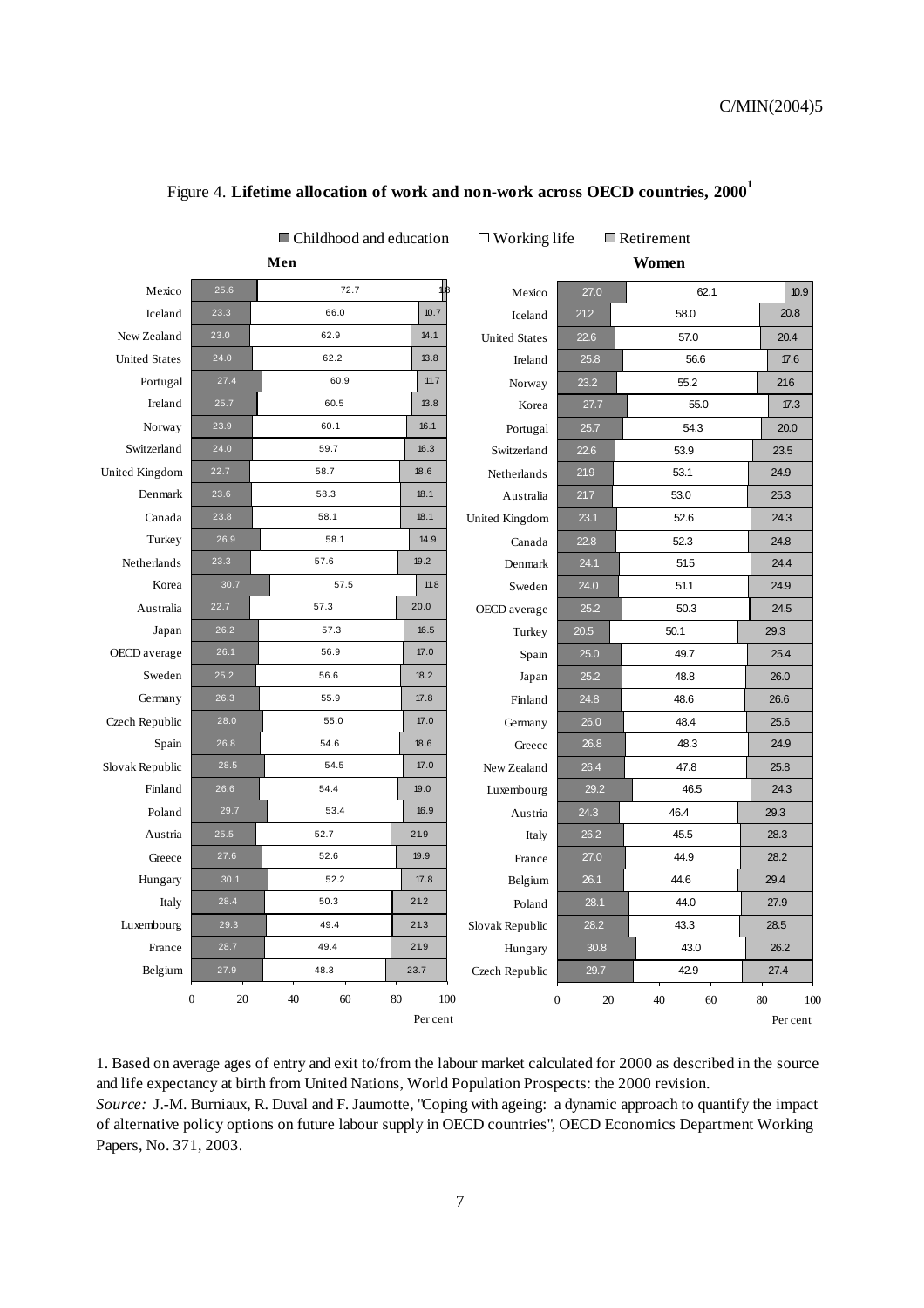of the implicit tax vary widely across countries, being very high in some European countries even for people in their mid-50s, and their magnitude appears to be reflected in retirement behaviour (Figure 5).<sup>8</sup> While a number of reforms have been undertaken to reduce the incentives to retire early, the systems are a long way from providing neutral incentives to retire. Hence, early pathways into retirement will have to undergo further reform, eliminating access for people without special needs, and old-age pension schemes will also have to be reviewed. OECD research suggests that reforms which abolished policy-induced incentives to retire early would substantially boost labour-force participation of people in the age group 55- 64, with effects of up to 20 percentage points or even above for males in some countries.<sup>9</sup> More generally, two questions arise. First, whether pension systems should actually skew incentives against retirement, at least up to some age, in recognition that people who work provide a net positive impact on public budgets. Second, whether the notion of a fixed retirement age is consistent with and financially robust in the context of a continued trend toward increased longevity.

### Figure 5. **Incentives to retire and retirement behaviour**



<sup>1.</sup> Difference in participation rates between the age groups 55-59 and 50-54 as a percentage of the participation rate of those aged 50-54 years.

*Source:* R. Duval and F. Jaumotte, "The retirement effects of old-age pension and early retirement schemes in OECD countries", OECD Economics Department Working Papers, No 370, 2003.

 $\overline{a}$ 

<sup>2.</sup> The implicit tax on working an additional year is the foregone transfer/pension income plus the additional pension contributions paid minus any increase in future pensions as a result of delayed retirement, all expressed as a share of income from work. The calculations in all cases take account of the "regular" old-age pension scheme but consider somewhat different early retirement pathways depending on the country in question or, where such schemes do not apply widely, no such pathways.

<sup>8.</sup> The relationship suggested by Figure 5 can be identified also with more elaborate econometric methods. See R. Duval, "The Retirement Effects of Old-Age Pension and Early Retirement Schemes in OECD Countries", *OECD Economics Department Working Papers*, No. 370, 2003.

<sup>9 .</sup> See R. Duval, *op. cit.*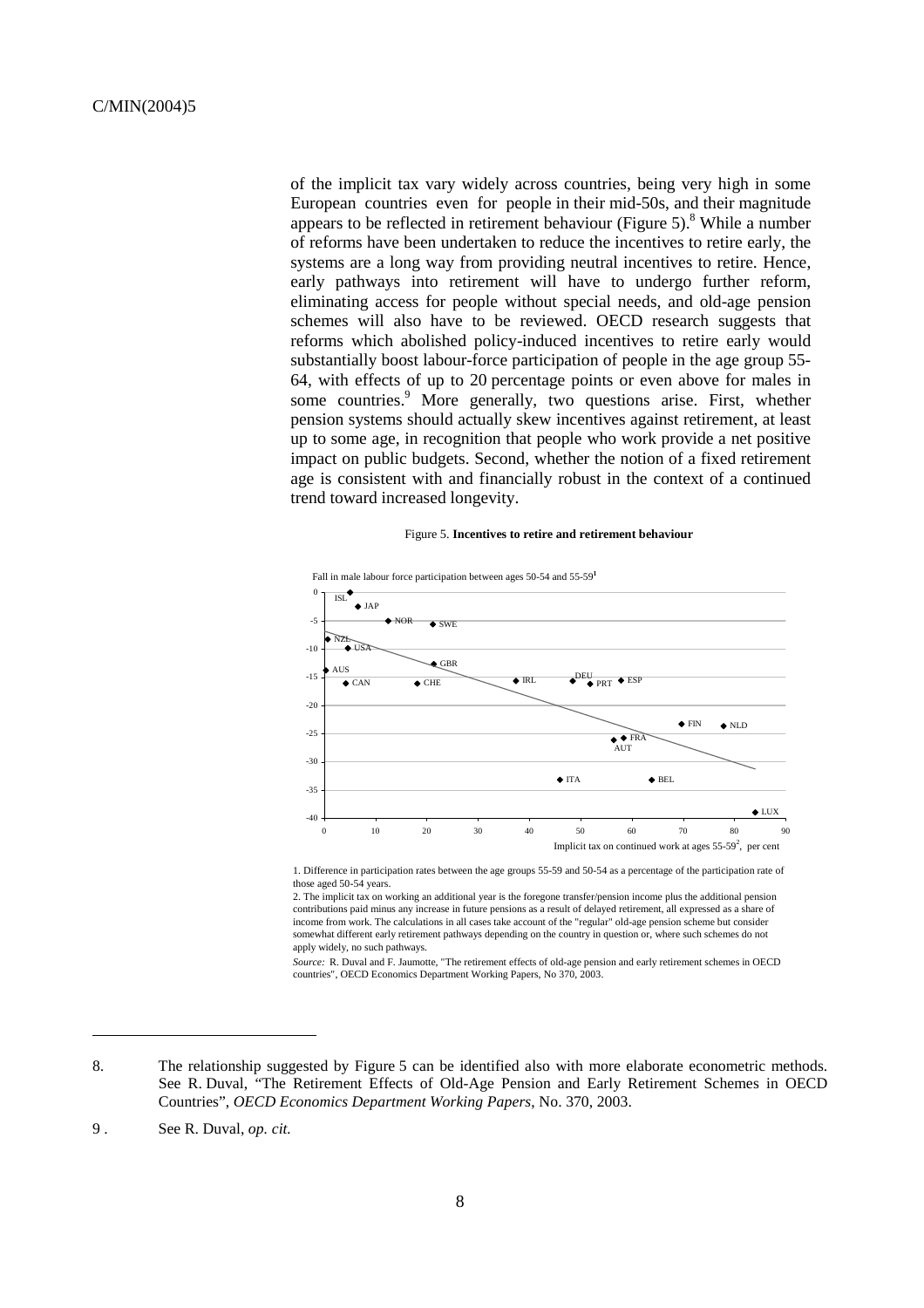### *… and may be needed for them to find jobs*

10. Successful policy reform to reduce the incentives for early retirement would lead to an added supply of older workers. This, however, is only necessary but not sufficient to reduce the ageing effect on public budgets and growth. They also have to find jobs. Cross-country experience suggests that there are no inherent barriers to the employment of older workers -- some countries manage to combine a high supply of labour from older workers with a high employment rate for this group (Figure 6). Nonetheless, in other countries there could well be barriers that would make it difficult for an added supply of older workers to find jobs. Thus, overly strict job protection and rigid wage structures may make firms hesitant to hire older workers. It may also be the case that a particular emphasis needs to be given to older workers in active labour market policies and the need to stay longer in work also has to be reflected in training throughout careers.<sup>10</sup> Insofar as age discrimination is a barrier to the employment of older workers it may also be necessary to address this issue.





*Source:* OECD Labour Force Statistics.

*Reforms could remove barriers to female participation …* 

 $\overline{a}$ 

11. Women also face a number of disincentives to supply labour. The non-neutrality of taxation as between the first and second earner in a couple is a prime example. But low female labour supply also reflects that for many women household production is a closer substitute for market work than in the case of males. Hence, female labour supply may be more affected by taxation than that of men. In principle, this might be an argument for lower taxation of women than men, but this is impractical and it has been argued that childcare support may be seen as a kind of second

<sup>10.</sup> The particular labour market issues facing older workers are currently being addressed in a series of country reviews under the title "Ageing and Employment".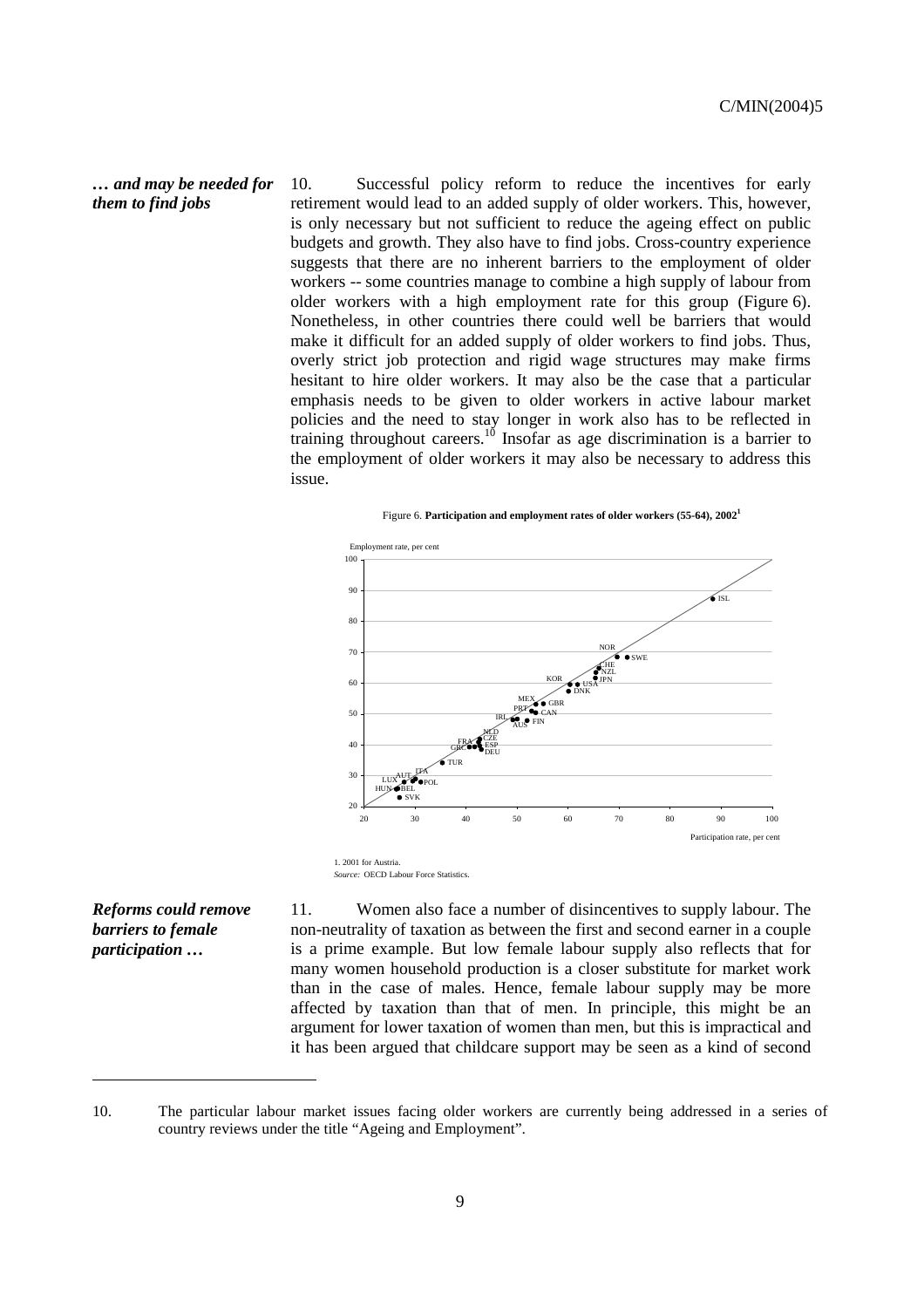$\overline{a}$ 

|                                                           | best solution. There is also evidence that transfers that affect family income<br>but not the return to work, such as child benefits, lead to lower female<br>labour supply. Finally, female labour supply can be held back by inflexible<br>working time arrangements -- in particular lack of access to part-time work.<br>OECD research suggests that tax and child-care reform could have very<br>sizeable effects on female participation rates, amounting to a rise of some<br>10 percentage points in the average OECD country. <sup>11</sup> These substantial<br>effects might not fully translate into corresponding improvements on public<br>budgets because some of the reforms, such as increased childcare subsidies<br>or tax cuts, would be costly to budgets. Nonetheless, reforms along these<br>lines could provide some help in addressing the ageing issue. Perhaps more<br>importantly, reforms along these lines could be welfare and growth<br>enhancing and could allow the many non-working women who in surveys<br>reveal a desire for work to be faced with more neutral conditions affecting<br>that choice. |
|-----------------------------------------------------------|--------------------------------------------------------------------------------------------------------------------------------------------------------------------------------------------------------------------------------------------------------------------------------------------------------------------------------------------------------------------------------------------------------------------------------------------------------------------------------------------------------------------------------------------------------------------------------------------------------------------------------------------------------------------------------------------------------------------------------------------------------------------------------------------------------------------------------------------------------------------------------------------------------------------------------------------------------------------------------------------------------------------------------------------------------------------------------------------------------------------------------------------|
| and speed up the<br>passage of youth through<br>education | 12.<br>The past rise in the entry age of young persons on the labour<br>market, mentioned above, is a welcome development insofar as it reflects<br>investment in education that yields a subsequent return in the form of<br>higher productivity at work. However, this may not always be the case. In<br>particular, the combination of compressed wages, generous student support<br>and free tuition in some European countries may not spur effective<br>investment in tertiary education. In principle, reform trends in some<br>English-speaking countries that have introduced tuition fees and income-<br>conditional repayment of student loans may provide better incentives for a<br>faster pass-through of the education system. It is also the case that<br>sometimes high youth unemployment acts as a deterrent to leave the<br>education system, suggesting that policies to lower unemployment will<br>bring an added bonus in terms of a quicker exit from the education system.                                                                                                                                        |
| <b>Disability and sickness</b><br>can be reduced          | 13.<br>High rates of disability and sickness among the population at<br>working age point to a further source of increased labour input. Where<br>disability and sickness appear to a large extent to be work related, the<br>incentives to maintain a safe and healthy work environment may have to be<br>reviewed. But there are also countries where lax administration of the<br>conditions for granting and maintaining eligibility for public transfers<br>boosts the number of people in such schemes. Eliminating unwarranted use<br>of such schemes while maintaining the rights of those who have the need is<br>difficult but has to be attempted. In order to achieve this difficult balance,<br>reforms need to identify disabilities correctly, distinguishing between minor<br>and major disabilities in order that the term "disabled" is no longer equated                                                                                                                                                                                                                                                                |

<sup>11.</sup> The linkages between female labour-force participation and various aspects of the incentives to supply labour are explored in F. Jaumotte, "Female Labour Force Participation: Past Trends and Main Determinants in OECD Countries", *OECD Economics Department Working Papers,* No. 376. As well, evidence on a number of issues concerning female labour supply is discussed in the thematic country review series "Babies and Bosses".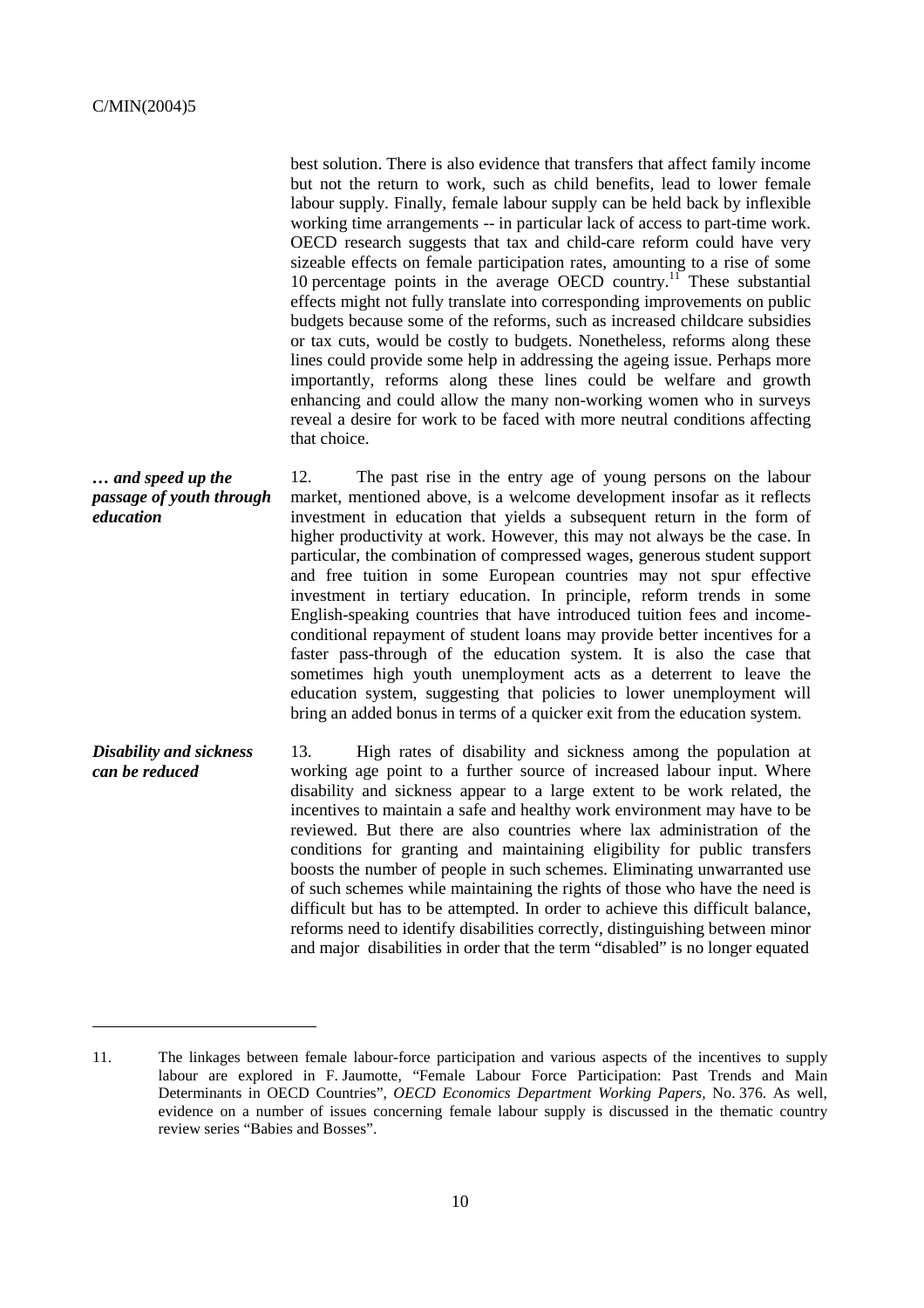with being unable to work. Labour market policies can play a role in activating the disabled of working age. $^{12}$ 

*Most people can adjust to lower public pensions …*  14. Increases in participation and employment rates may go a considerable way towards putting public budgets on a more sustainable footing in the face of ageing, but it may not be enough. In countries where this is the case, reductions in the generosity of public pensions may have to be considered. Such moves have already been made in the past in a number of countries, but they may have to go further. They may also have to be more transparent to future pensioners than has been the case in the past, where reforms have often concerned technical parameters of pensions systems, such as indexation rules, the calculation of the pensionable wage and the accrual rate. Transparency about the implications of changes in such parameters for the future level of public pensions will give people time to adjust, for example through private pension saving. There is some evidence to suggest that, given sufficient knowledge, people will actually adjust. Thus, across a number of countries with widely different systems for pension provision OECD research found that most people achieved a replacement level of income of some 70-80 per cent (Figure 7).<sup>13</sup> Nonetheless, low-income groups may be less well placed to adjust and policy would need to ensure that one of the great social policy achievements of the past -- the elimination of old-age poverty -- was not put at peril. Allowing people to adjust through private pension saving may also require reforms to ensure that financial sector framework conditions inspire confidence in the safety and healthiness of such saving.



#### Figure 7. **Retirement income replacement rates**<sup>1</sup>

1. Mean disposable income of people aged 65 to 74 relative to that of those aged 51 to 64 or 41 to 50. Data refers to the mid-90s.<br>Countries have been ranked from left to right based on the replacement rate relative to tho *Source:* OECD, *Ageing and Income* , 2001.

 $\overline{a}$ 

<sup>12.</sup> Early intervention via vocational rehabilitation and training can be critical to reintegration of the disabled into the labour market but countries often devote too few resources to this end; see OECD, *Transforming Disability into Ability: Policies to Promote Work and Income Security for Disabled People*, 2003.

<sup>13.</sup> See OECD, *Ageing and Income*, 2001.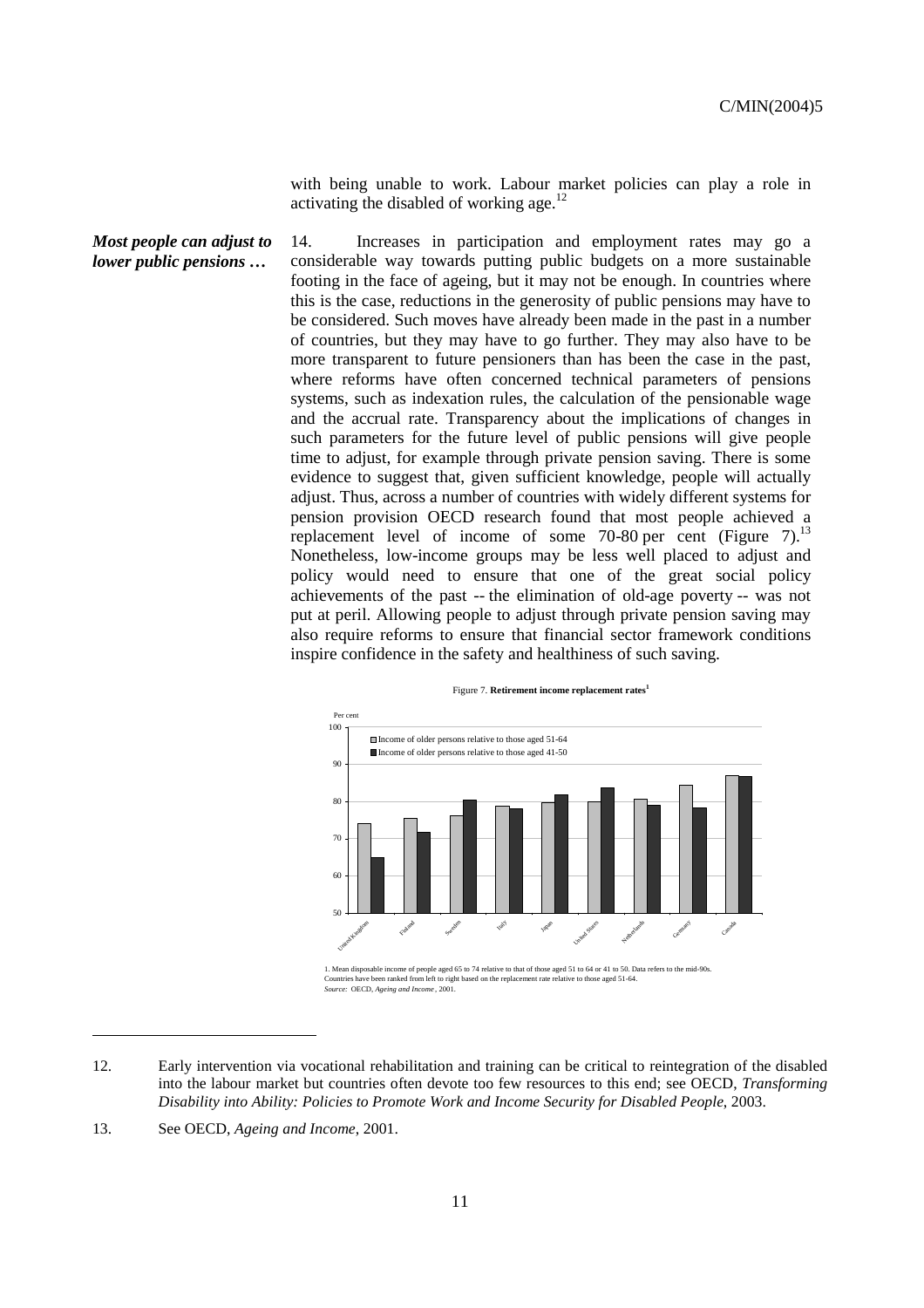*… and higher saving can boost growth for a while …*  15. Where reductions in public pension generosity and increased private pension saving go hand-in-hand, overall saving is likely to increase. If invested domestically, higher saving will boost capital formation and growth. Nonetheless, the return to saving may also decline which may be a reason to explore investment opportunities abroad. However, with most OECD economies and some major non-OECD economies such as China all undergoing ageing, the scope for exploiting investment opportunities abroad may be limited. Hence, the contribution that additional saving can give to growth should not be over-emphasised.

*… but tax breaks for pension saving are costly*  16. A number of countries have attempted to stimulate private pension saving through tax breaks. Indeed, OECD research suggests that the net tax cost of a dollar invested in a tax-favoured pension scheme ranges from around zero to some 40 cents (Figure 8). The implication is that where private saving gets reallocated from taxed savings vehicles to tax-favoured schemes, government budgets and national saving will deteriorate. Only if tax breaks for private pension saving generate a very substantial amount of new saving will the implications for public budgets be positive. Calculations of the current budgetary cost of private pension saving suggest that it may be in the range 0 to 2 per cent of GDP across OECD countries.

Figure 8. **Net tax cost per dollar of contribution to tax-favoured pension schemes<sup>1</sup>**



are taxed at 33%, while dividend (and capital gains) accruing to regular investment receive favourable tax treatment. In addition, employers'<br>contributions are taxed at 21%, a rate lower than the marginal income tax rate. *Source:* OECD Secretariat.

## *The right framework for pension saving is crucial*

17. These considerations raise a number of questions concerning the policy framework for private pension saving. New saving is more likely to be generated where low-income individuals participate in such schemes. However, the returns to low-income individuals from participation in such schemes are typically low, both because private pension income may interact with income testing of public pensions and services and because tax breaks for private pension saving are usually given as allowances that tend to benefit high-income individuals. In addition, the generally high administration costs of private pension schemes may include fixed elements